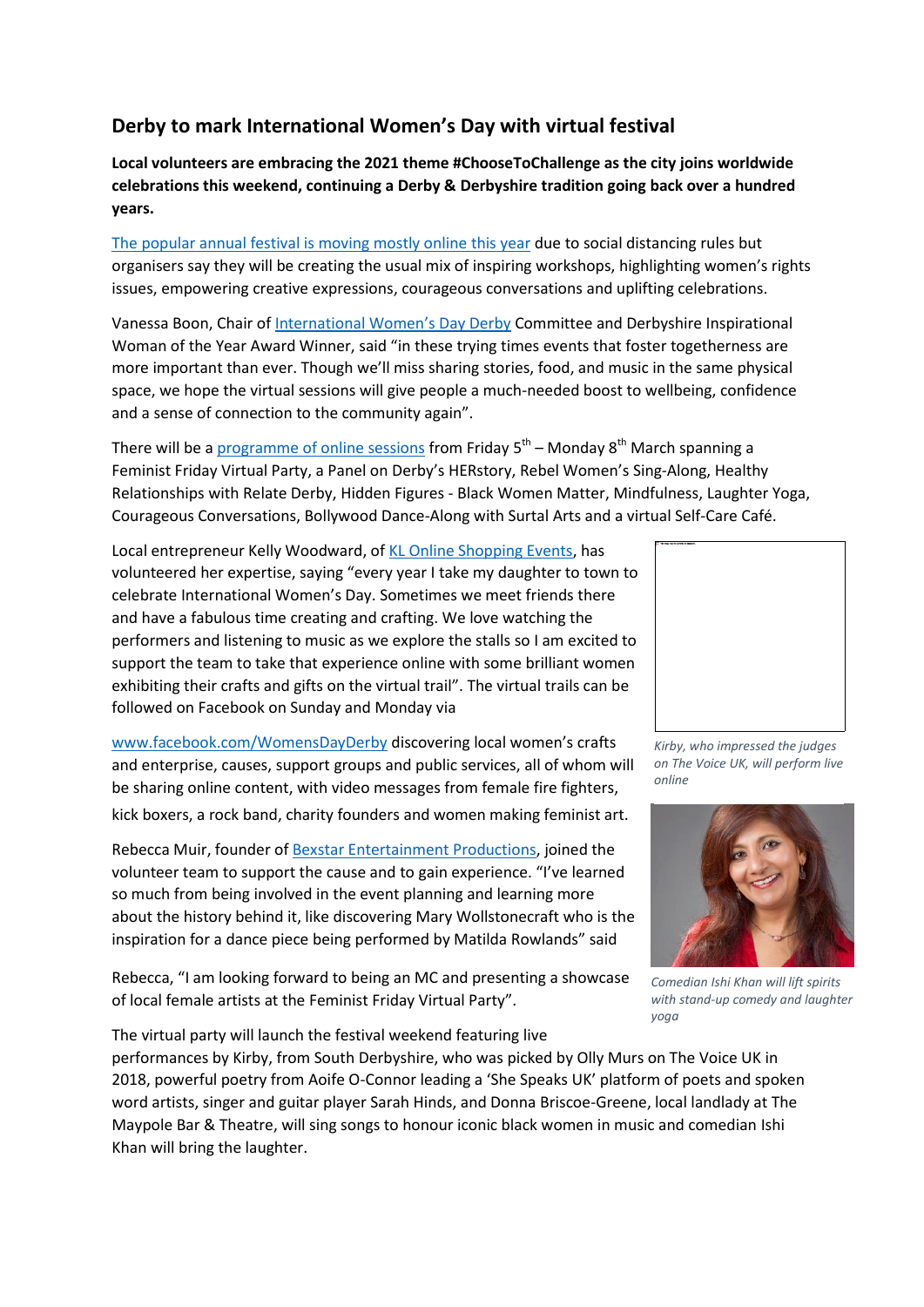Reflecting on the wellbeing benefits of crafts and green spaces during the lockdowns, there will also be a craftivism exhibition for people to enjoy whilst taking a socially distanced stroll around Derby Arboretum from Saturday  $6<sup>th</sup>$  March and throughout the rest of March which is Women's History Month. More than 60 women and girls, including a group of Brownies, have taken part in

preparations by creating craftivism from home during lockdown. Stitched mini banners with affirmations have been made with the

help o[f Spiral Arts,](https://www.facebook.com/spiralderby/) back by Central England Cooperative, sending out activity packs and leading virtual sessions. Banners from women's rights marches and feminist artworks have also been loaned by local women to include in the exhibition.

Amanpreet Kaur who has volunteered with the team this year, said "International Women's Day is an important opportunity to raise awareness of issues arising in our society such as domestic violence". Amanpreet has created a collection of poetry from



"Since last year's festival we have all experienced huge changes in our lives through the pandemic and the impact upon women ha[s exacerbated gender inequalities](https://wbg.org.uk/media/womens-budget-group-response-to-the-women-and-equalities-select-committee-report-coronavirus-and-the-gendered-economic-impact/)" Vanessa Boon, who will be hosting a virtua[l Courageous Conversations Café](https://iwd2021-derby-courageousconversations.eventbrite.co.uk/) explains "many women have been juggling caregiving, home-schooling and home-working. Women have been especially affected by financial insecurity and being less likely than men to have savings, feeling the effects of job cuts, reduced income, austerity and the need for foodbanks to feed families".

"Many women are key workers in overstretched and underpaid areas like nursing, teaching and social care, and as volunteers helping the community, and are at risk of burnout. Meanwhile, as reported recently by the cross-party group of MPs on the [Women and Equalities](https://www.personneltoday.com/hr/pandemic-policies-ignored-and-exacerbated-gender-inequality/)  [Committee,](https://www.personneltoday.com/hr/pandemic-policies-ignored-and-exacerbated-gender-inequality/) the government's economic recovery plans are heavily skewed towards male-dominated and often environmentally unsound sectors like construction instead of the care sector and green innovation which would create more jobs with benefits to people and planet". Vanessa highlights factors that risk undoing decades of progress on gender equality with "a combination of lockdown and funding cuts to women's charities and refuges for the last decade leading to an increase in domestic abuse with limited resources and housing options to help survivors to safety".



*Vanessa Boon speaking on Derby Sound Community Radio*

"Globally we have also seen women's rights rolled back including reproductive rights and in the face of danger women have bravely risen up to challenge misogynist policies and far-right regimes. We want to see all genders recognising inequalities not as a women's issue but as a societal issue that we all need to work on to make progress. A fairer society liberated from gender-based violence,



*Donna Briscoe-Greene will perform live, online*



*Craftivism will be exhibited at Derby Arboretum*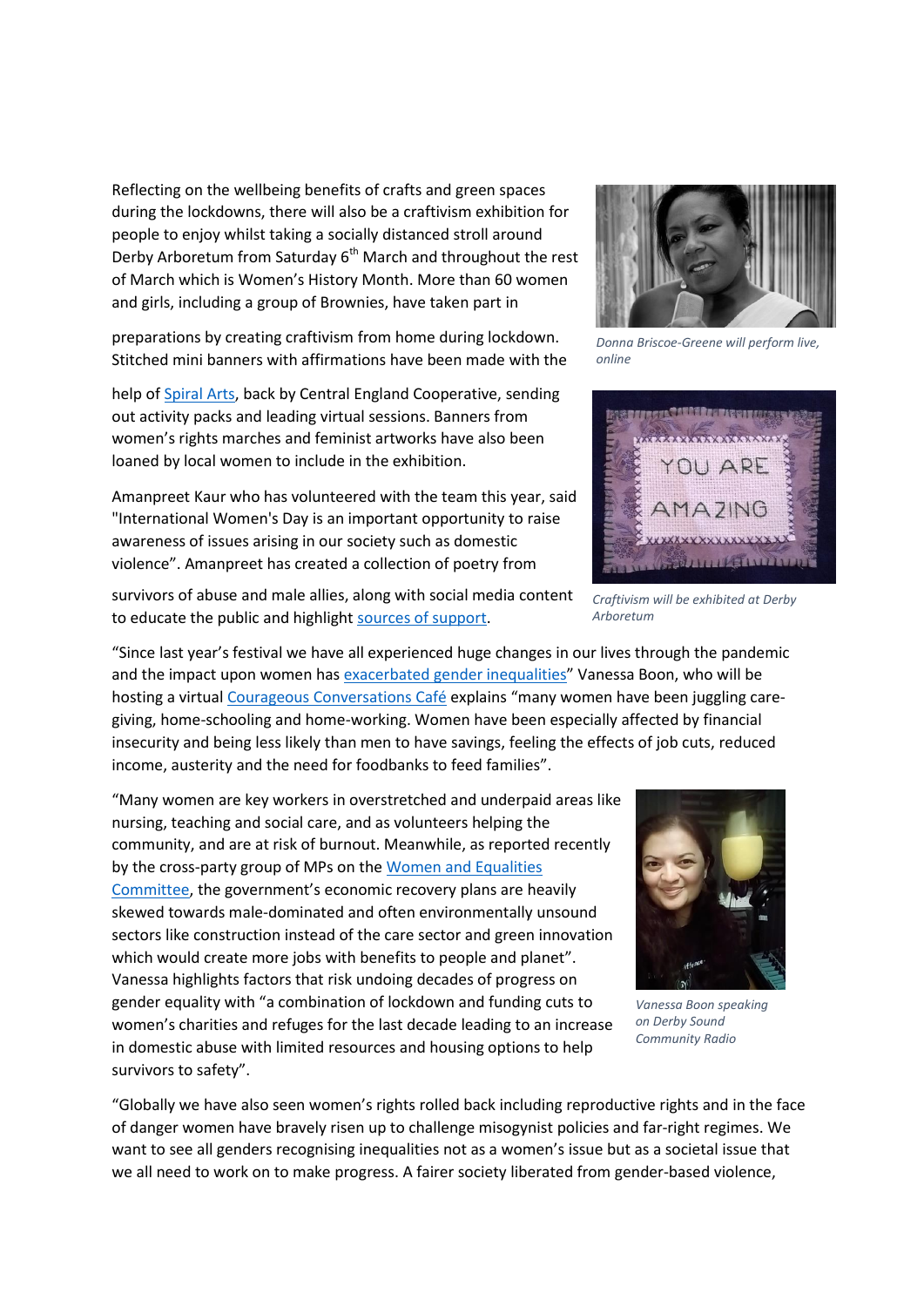discrimination and limiting stereotypes is good for everyone. We look forward to amplifying the local, national and global issues to renew efforts towards a safer, brighter, fairer future for women and girls everywhere".

The festival programme includes a variety of activities, some open to all genders, some suitable for families with children to enjoy and some sessions specifically for women. All sessions will offer live caption subtitles and sessions on Monday 8<sup>th</sup> March will also be signed by BSL (British Sign Language) Interpreters with thanks to Derby City Council support. The programme can be found along with bookings for Donate What You Can or Free (financial hardship) tickets via [https://iwdderby.eventbrite.co.uk](https://iwdderby.eventbrite.co.uk/)



## **The global picture**

The UN is marking International Women's Day with a Generation Equality webinar calling for women's representation at all levels of power and decision-making. Currently, women are Heads of State or Government in just 22 countries, and only 24.9 per cent of national parliamentarians are women. At the current rate of progress, gender equality among Heads of Government will take another 130 years.

Women are also at the forefront of the battle against COVID-19, as front-line and health sector workers, as scientists, doctors and caregivers, yet [they get paid 11 per cent less globally than their](https://www.unwomen.org/en/digital-library/publications/2020/09/gender-equality-in-the-wake-of-covid-19)  [male counterparts.](https://www.unwomen.org/en/digital-library/publications/2020/09/gender-equality-in-the-wake-of-covid-19) An analysis of COVID-19 task teams from 87 countries found only 3.5 per cent of them had gender parity.

When women lead, we see positive results. Some of the most efficient and exemplary responses to the COVID-19 pandemic were led by women. And women, especially young women, are at the forefront of diverse and inclusive movements online and on the streets for social justice, climate change and equality in all parts of the world. Yet, women under 30 are less than 1 per cent of parliamentarians worldwide.